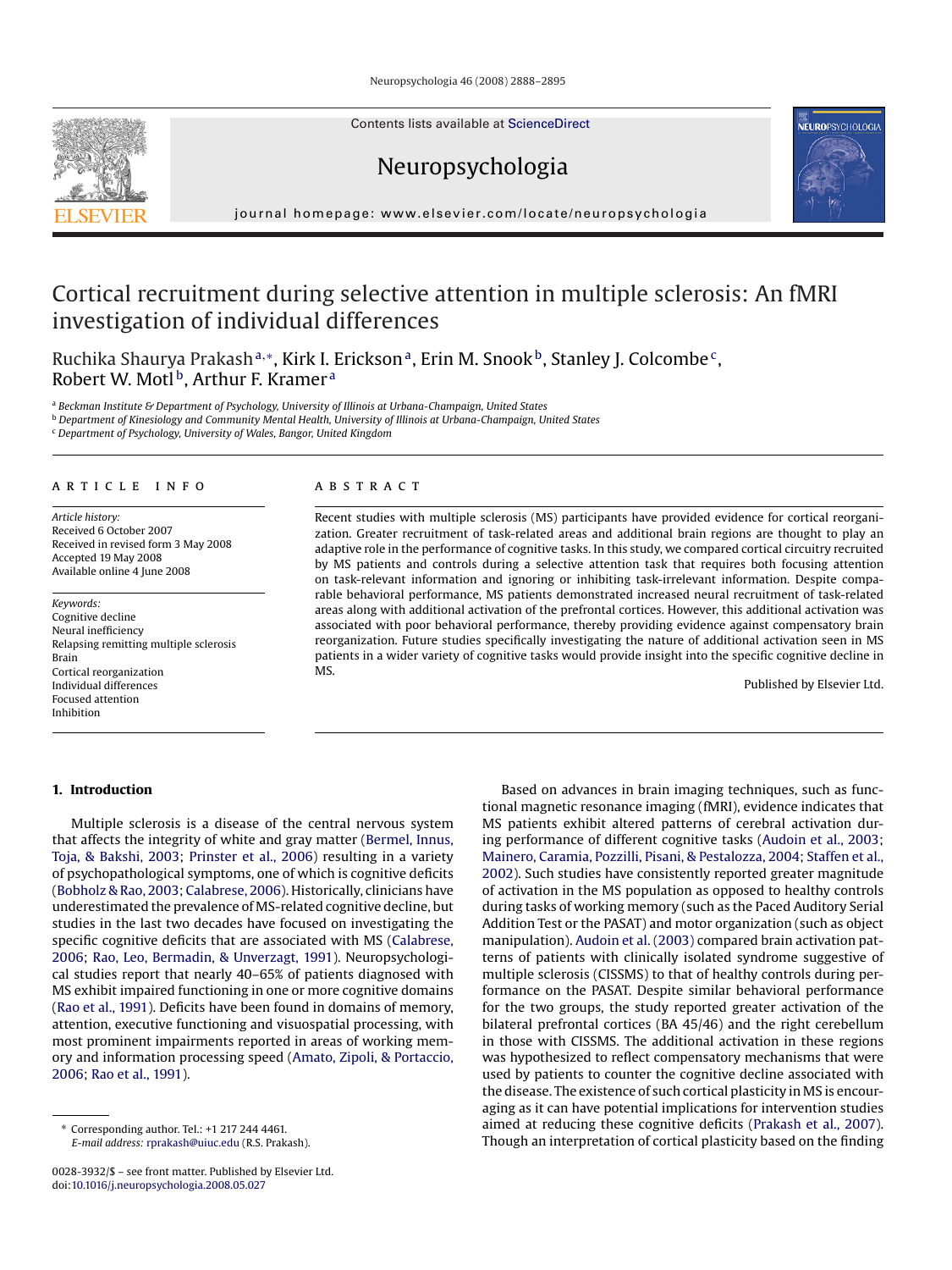of increased activation in prefrontal areas is a plausible one, it is important to determine the role played by this additional activation within the MS-cohort [\(Hillary, Genova, Chiaravalloti, Rypma,](#page--1-0) [& DeLuca, 2006\)](#page--1-0) to better understand the variability in cognitive deficits within the MS population.

Given that both neuropsychological [\(Heaton, Nelson, Thompson,](#page--1-0) [Burks, & Franklin, 1985;](#page--1-0) [Rao et al., 1991\)](#page--1-0) and neuroimaging studies [\(Chiaravalloti et al., 2005;](#page--1-0) [Penner, Rausch, Kappos, Opwis, & Radu,](#page--1-0) [2003\)](#page--1-0) suggest significant intra-cohort variability in cognitive task performance in the MS population, an investigation of the relationship between additional activation and behavioral performance is critical to our understanding of the nature of cognitive decline inMS [\(Chiaravalloti et al., 2005; Hillary et al., 2003, 2006\).](#page--1-0) Using tasks of working memory, [Chiaravalloti et al. \(2005\)](#page--1-0) and [Hillary et al. \(2003\)](#page--1-0) reported additional recruitment of the right prefrontal cortices in those with MS. Interestingly, in both studies the authors reported a negative correlation between task performance and percent signal change in the right prefrontal cortical areas, thereby suggesting that the greater recruitment of cortical areas seen in MS may not necessarily be facilitative of task performance. The negative association between task performance and right DLPFC activation reported by [Chiaravalloti et al. \(2005\)](#page--1-0) and Hillary et al. (2003) in their work with MS patients is consistent with findings of similar studies involving TBI patients and HIV patients (see [Hillary et al., 2006, f](#page--1-0)or a review).

The fact that working memory task performance is negatively correlated with additional activation in the right DPLFC in MS patients provides an opportunity firstly to explore the functional significance of this additional activation in MS patients and secondly to examine whether the negative relationship between task performance and greater activation is generalizable to other cognitive tasks. In this study, we investigated the relationship between cortical recruitment and differences in cognitive performance within the MS group on a task of selective attention, namely the modified version of the Eriksen flanker task ([Botvinick,](#page--1-0) [Nystrom, Fissel, Carter, & Cohen, 1999;](#page--1-0) [Colcombe, Kramer, Erickson,](#page--1-0) [& Scalf, 2005\).](#page--1-0) The studies reported above ([Chiaravalloti et al.,](#page--1-0) [2005; Hillary et al., 2003\)](#page--1-0) focused primarily on tasks of working memory, whereas this study is the first to investigate the relationship between behavioral performance on a task of selective attention and associated cortical recruitment within the MScohort. Further, the flanker task is a well-characterized paradigm in terms of mechanisms, behavioral and neuroimaging findings and to our knowledge none of the previous studies focusing on altered patterns of brain activations associated with tasks of attentional processes have specifically addressed the issue of functional significance of additional cortical activation in the MS group.

Given that the flanker task solely reflects the operation of processes of selective attention with minimal working memory load [\(Colcombe et al., 2005;](#page--1-0) [Rouder & King, 2003\),](#page--1-0) we hypothesized that MS patients might perform similarly to controls. We also predicted, based on the extant literature on MS and cognition, that MS patients would show greater activation of brain regions necessary for the performance of the selective attention task, particularly in the more difficult incongruent condition. In addition, we were also interested in examining the association between behavioral performance on the flanker task and concomitant changes in cortical recruitment. There are thus two possible results that can be obtained based on this intra-group analysis. First, if the additional activation is compensatory, aiding in the performance of the selective attention task, we would expect that the additional activation be correlated negatively with reaction time data. In other words we would expect that the better performing MS patients (i.e. those with faster response times, especially

in the more difficult incongruent condition) would show greater activation as compared to poor-performing MS patients. On the other hand, if there were a positive correlation between behavioral performance (reaction time) and additional activation, it would reflect an overall reduction in the neural efficiency of patients with MS.

#### **2. Methods**

#### *2.1. Participants*

Twenty-four females diagnosed with definite relapsing-remitting MS [\(Poser et](#page--1-0) [al., 1983\) w](#page--1-0)ith a mean Expanded Disability Status Score (EDSS; [Kurtzke, 1983\) o](#page--1-0)f 2.61 (S.D. = 1.76), and 15 age- and education-matched healthy female controls were recruited for the current study. Mean age-and education of MS participants was 45.86 and 15.54 years, respectively. Mean age of healthy controls was 44.74 and 15.8 years, respectively. Participants were recruited by advertising in the local newspapers and using the database maintained by one of the authors of the study. The mean disease duration for MS participants was 8.02 (5.07) years. All participants were screened for any contraindications for participating in an MR environment. MS patients were excluded from the study if they met any one of the following criteria: a score below 51 on the Modified Mini-Mental State Examination (mMMSE, highest score = 57; [Stern, Sano, Paulsen, & Mayeux, 1987\),](#page--1-0) lack of consent from their primary physician. Further, during the initial screening, participants were also given a health history questionnaire in which questions were asked about history of different psychiatric disorders, neurological disorders other than MS, head injury and substance abuse or dependence. Participants were excluded from the study if they reported any history of psychiatric disorders other than depression. Two of the 24 participants were currently on anti-depressants but none of the participants met DSM-IVTR diagnosis of a mood disorder. None of the participants endorsed any items related to head injury or other neurological disorders. The visual acuity of all participants was screened, with corrective lenses provided in order to achieve visual acuity of at least 20/30. The University of Illinois Institutional Review Board approved the study, and all participants provided informed consent.

#### *2.2. Neuropsychological assessment*

The cognitive status of participants was established using a battery of neuropsychological tests. The test battery included the K-BIT (verbal), a test of verbal intelligence; a computerized version of the Wisconsin Card Sort Test (WCST), a test of set-shifting and Rao's Brief Repeatable Battery (BRB) of neuropsychological tests. The BRB includes five subtests: the Selective Reminding Test (SRT), a measure of verbal learning and delayed recall of a 12 paired word list; the Spatial Recall Test which measures visuo-spatial learning and delayed recall; the Symbol Digit Modalities Test (SDMT), which is a measure of sustained attention, working memory, and information processing speed and the Word List Generation (WLG), a verbal fluency test and the Paced Auditory Serial Addition Test (PASAT), a test of sustained attention, working memory and information processing speed.

#### *2.3. Neurocognitive task and fMRI parameters*

In order to investigate the patterns of fMRI activation inMS patients and controls, we employed a modified version of the Eriksen flanker task ([Botvinick et al., 1999;](#page--1-0) [Colcombe et al., 2005\).](#page--1-0) Participants were given a four-button response pad and were asked to respond to the direction of the central arrow in an array of five arrows. For half of the trials, the direction of the central arrow was congruent to the direction of the target arrows (see [Fig. 1\).](#page--1-0) During the other half of the trials, the direction of the target arrow was incongruent with the direction of the central arrow. Participants were asked to depress the left innermost key on the four-button response pad if the central arrow pointed left and were asked to depress the right innermost key if the central arrow pointed to the right.

A total of 100 stimuli (25 of each type) were presented to each participant for a period of 1.5 s per trial with a 3 s response window. A fixation cross was presented to the participants during the inter-stimulus interval (ISI), which was used as a baseline to compare activation across different conditions. The range of ISI's was from 2 to 10 s with a mean of 5 s. Each stimulus type was first-order counterbalanced across the entire run, which lasted for 7 min. Stimulus sequence and timing were generated with optseq2 [\(http://surfer.nmr.mgh.harvard.edu/optseq](http://surfer.nmr.mgh.harvard.edu/optseq); see also [Dale, 1999;](#page--1-0) [Dale,](#page--1-0) [Greve, & Burock, 1999\).](#page--1-0) Participants were scanned in a 3T Siemens Allegra headonly scanner with a fast echo-planar imaging (EPI) sequence protocol (28 horizontal slices; TR = 1500 ms; TE = 25 ms; ascending slice acquisition;  $80^\circ$  flip angle; 4 mm isotropic thickness). High-resolution structural images were also collected for each participant using a spoiled gradient sequence (256 mm  $\times$  256 mm FOV; 1.3 mm thick slices, with a 1.3 mm  $\times$  1.3 mm in-plane resolution) for spatial registration.